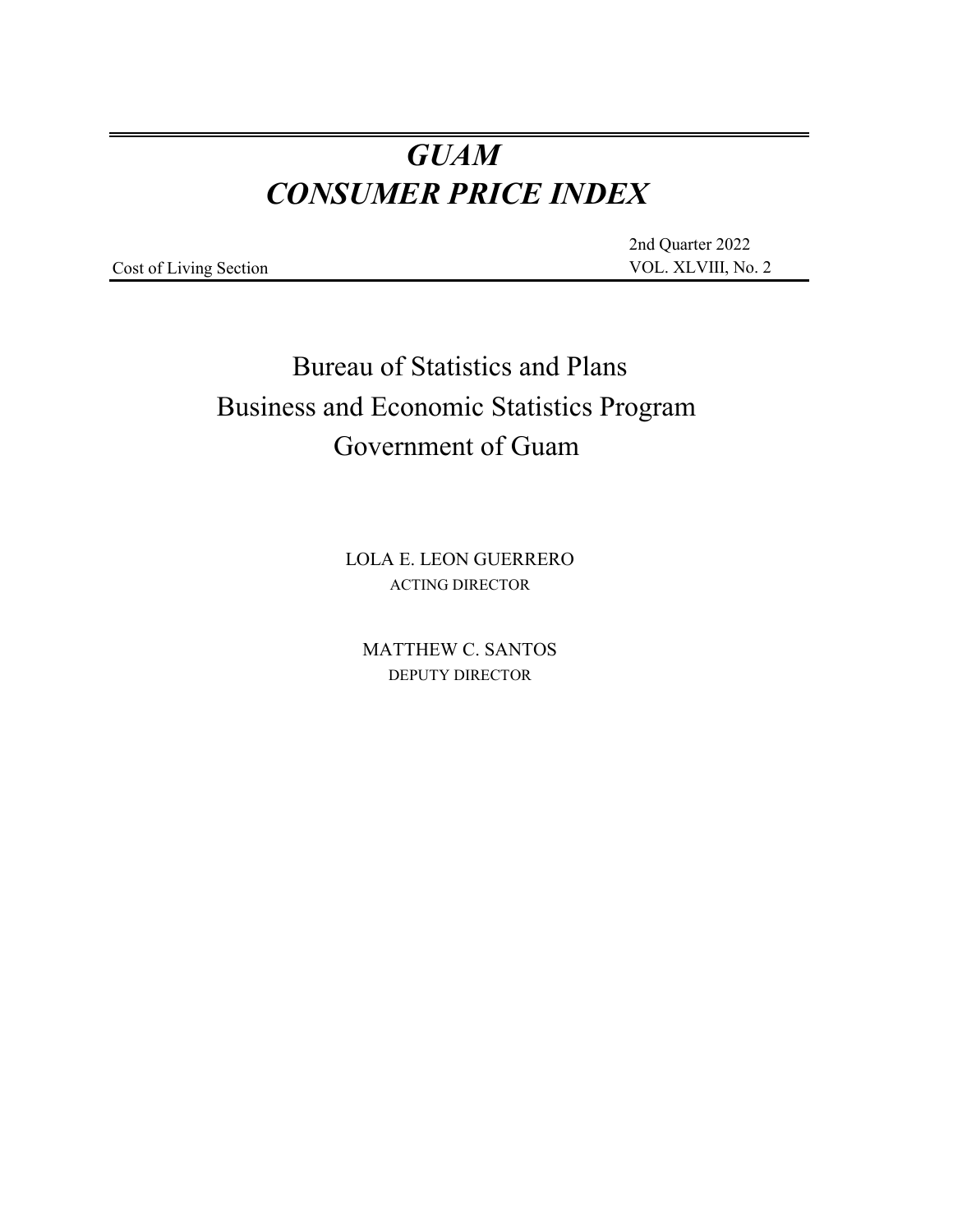#### **DEFINITION OF THE CONSUMER PRICE INDEX**

The CONSUMER PRICE INDEX (CPI) is a measure of the average change in prices over time of goods and services purchased by households, both families and single person living alone. The Guam 2008 CPI is based on the concept of a representative "market basket", a sample of all goods and services that consumers purchase, as determined by the 2005 Household Income and Expenditure Survey (HIES) funded by the U.S.<br>Dept. of Interior to the U.S. Census Bureau, and a similar in design with the U.S. CPI

1,060 price quotations are collected during the middle month of each quarter either by phone oron-site survey by qualified price enumerators. There are approximately 200 business outlets included in the construction of the CPI, ranging from grocery, department and hardware stores to a variety of service establishments. This report provides average price changes for all items, groups, subgroups and special indexes from consecutive quarters to one year earlier. An annual average and annualized inflation rate are also reported. Indexes are subject to revision.

#### **HOW TO INTERPRET INDEX CHANGES**

**Example I:** A price change can be expressed as a percentage change between two periods, as a difference in index points between a given period and a base period assigned an index of 100.0. Thus, an index of 110.7 for a given period means the price level has increase by 10.7% from the base period of 100.0. It does not mean a 10.7% change from the immediately preceding period as shown in example 1:

| uupic i. |                       |                                                             |          |
|----------|-----------------------|-------------------------------------------------------------|----------|
| Period:  | 1st Qtr.              | 2nd Qtr.                                                    | 3rd Qtr. |
|          | (base period)         |                                                             |          |
| Index:   | 100.0                 | 108.4                                                       | 110.7    |
|          | -----8.4% change----- | -----2.1% change-----                                       |          |
|          |                       | ----------------------- 10.7% change ---------------------- |          |

Any period, such as the 2nd Quarter in the next example, can be converted to a base period by dividing all indices individually by the periods' index, then multiplying the results by 100.

**Example II:**

| япре п. |               |                               |          |
|---------|---------------|-------------------------------|----------|
| Period: | 1st Qtr.      | 2nd Qtr.                      | 3rd Qtr. |
|         | (base period) |                               |          |
| Index:  | 100.0         | 108.4                         | 110.7    |
| Period: |               | 2nd Qtr.                      | 3rd Qtr. |
|         |               | (base period)                 |          |
| Index:  |               | 100.0                         | 102.1    |
|         |               | -----------2% change--------- |          |

In example II, we dealt with a change in price index from a given quarter to the quarter immediately succeeding it - a 2.1% change from the second to the third quarter. However, many economic statistics, such as personal income, government revenues, and expenditure, are reported on an annual basis. The equivalent annual rate is used to determine what the index would be if a price change during a three-month period continues at the same rate for four quarters, a twelve-month period. The annual rate is often used to achieve uniformity in statistical expression.

Thus, a quarterly change of 1.0% is equivalent to an annual rate of 4.1%. If prices were to increase 1.0% each quarter for four quarters, the annual increase would be 4.1%. Derivation of this figure is shown in the Example III.

#### **Example III:**

| $P_n = P_0(1+i)^n$ | where | $P_n =$ equivalent annual rate         |
|--------------------|-------|----------------------------------------|
|                    |       | $=$ base index (100.0)<br>$P_{\alpha}$ |
|                    |       | $i =$ current rate (1.0%)              |
|                    |       | $n =$ number of periods (4)            |
|                    |       | Thus, 104.1 = 100.0 $(1 + .01)^4$      |

i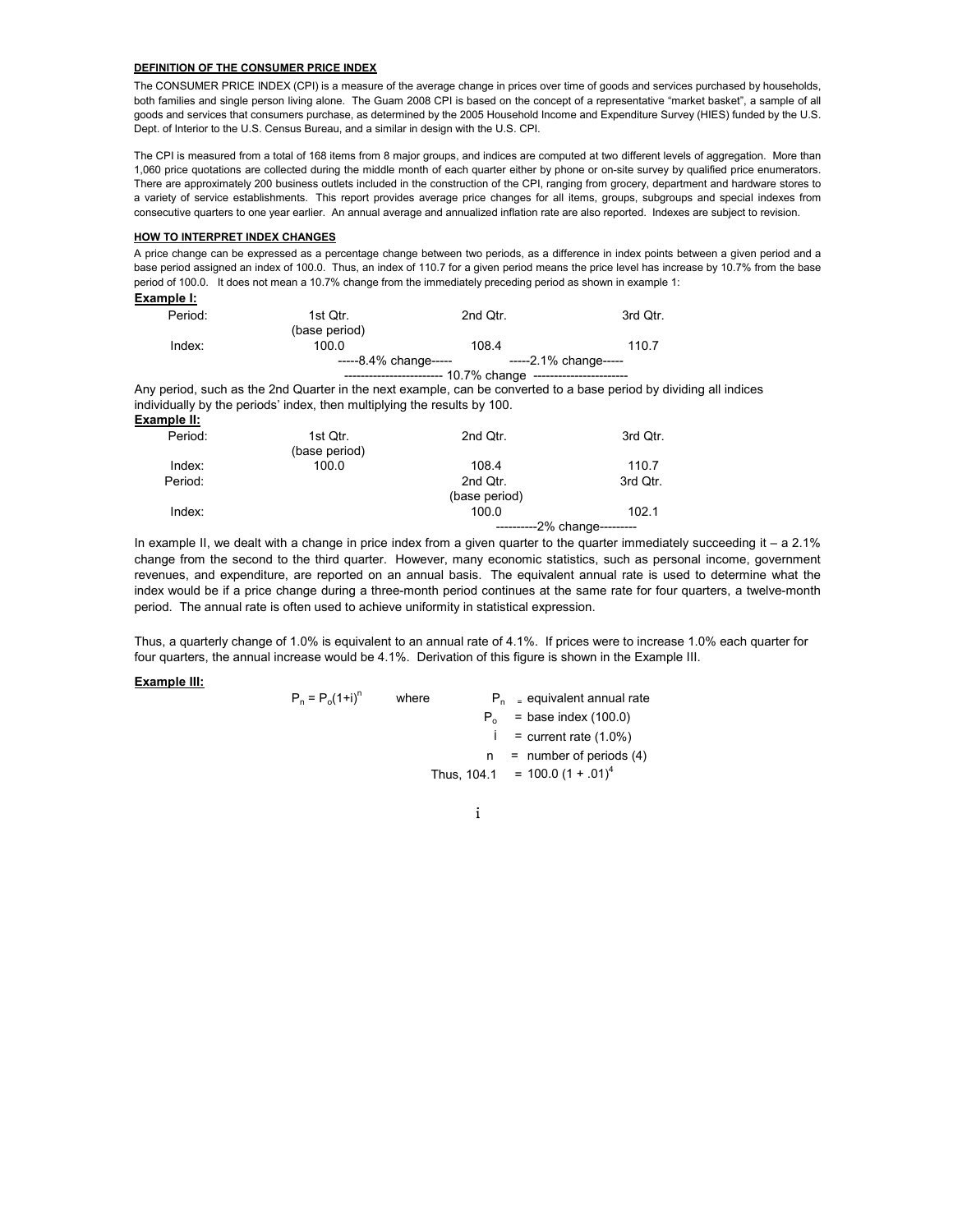However, the equivalent annual rate should not be interpreted as a projection or price forecast. It is only a standard form for showing price changes that have occurred. The CPI only reports what has happened, while annual projections must be based on factors which determine future price

Please see www.bsp.guam.gov, for historical CPI data, and other state data resources.

### **GUAM CONSUMER PRICE INDEX**

| Number of commodity items: |                |                        |
|----------------------------|----------------|------------------------|
| <b>GROUP</b>               | *GROUP WEIGHTS | NO. OF ITEMS ALLOCATED |
|                            |                |                        |
| Food                       | 15.60          | 69                     |
| Housing                    | 32.11          | 42                     |
| Apparel & Upkeep           | 7.61           | 23                     |
| Transportation             | 8.60           | 4                      |
| <b>Medical Care</b>        | 20.42          | 5                      |
| Recreation                 | 2.97           | 5                      |
| Education & Communication  | 2.77           | 6                      |
| Other Goods & Services     | 9.92           | 14                     |
|                            | 100.0          | 68                     |

\* Based on the 2005 Household Income and Expenditure Survey (HIES) results.

3. Formula:

changes.

The index is computed by using base-weighted arithmetic average of prices. The formula used is either in the weighted aggregated form,

$$
\mathbf{I}_{\text{oi}} = \frac{\sum p \text{ } iq \text{ } o}{\sum p \text{ } o \text{ } q \text{ } o}
$$

or its equivalent, the weighted average of price relatives

$$
\Sigma \quad p \circ q \circ \left(\frac{P_i}{P_o}\right)
$$
  

$$
I_{oi} = \frac{}{\Sigma} \quad p \circ q \circ \frac{}{\Sigma}
$$

where  $pi =$  the price of the commodity in the reporting period.

- po = the price of the commodity in the base period, and
- qo = the quantity of commodity sold in the base period.
- 4. Weights:

Based on the 2005 Household Income and Expenditure Survey (HIES)

$$
_{\rm ii}
$$

<sup>2.</sup> Base period: 4th Quarter 2007 = 100.0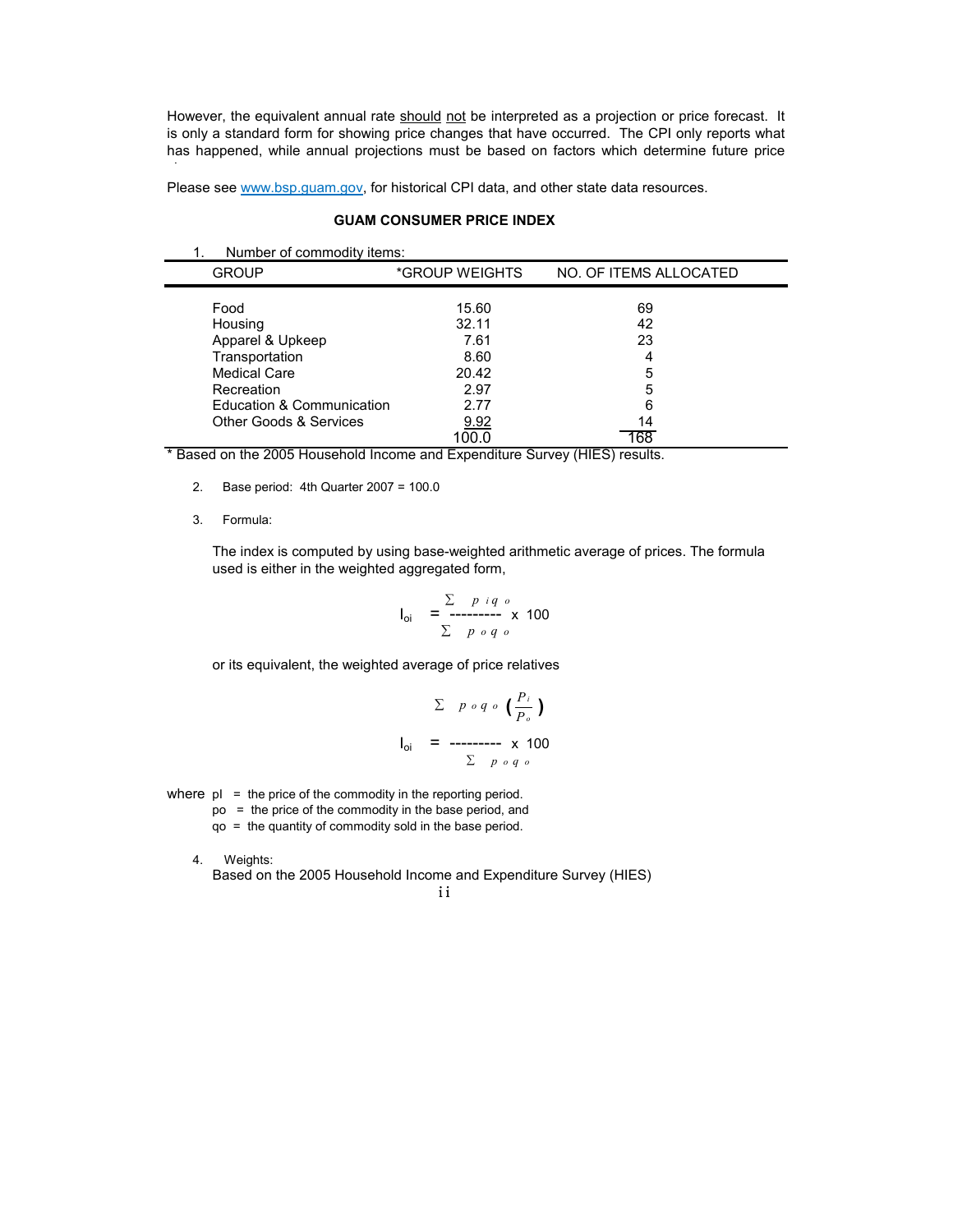### **Guam Consumer Price Index (CPI)**

#### 2nd Quarter 2022

#### Volume No. XLVIII, No. 2

The Guam 2022 2nd Quarter CPI of 148.3 shows an increase of 3.2 percent over the 1st Quarter of 2022, and 7.6 percent when compared to the same period one year earlier. The All Items Less Food Index increased by 4.2 percent. Energy by 11.8 percent. All Items Less Food and Energy (core) Index by 1.6 percent. Commodities Less Food by 0.8 percent, and Services by 6.2 percent, as compared to the 1st Quarter of 2022. The purchasing power of the dollar decreased by \$0.01 this quarter to \$0.46 when compared to the base year 1996.

The Food Group Index of 177.6 shows an increase of 4.9 percent over the preceding quarter and 16.7 percent when compared to the same period one year earlier. Cereal product prices increased 5.6 percent over the preceding quarter and 12.6 percent when compared to the same period one year earlier. Bakery product prices increased 3.0 percent over the preceding quarter and 10.7 percent when compared to the same period one year earlier. Beef product prices increased 5.1 percent over the preceding quarter and 34.3 percent when compared to the same period one year earlier. Pork product prices increased 7.2 percent over the preceding quarter and 15.0 when compared to the same period one year earlier. Poultry product prices decreased by 8.6 percent over the preceding quarter and increased by 1.7 when compared to the same period one year earlier. Egg product prices increased 36.1 percent over the preceding quarter and 54.1 percent when compared to the same period one year earlier. Meals Away From Home product prices increased 1.5 percent over the preceding quarter and 11.0 percent when compared to the same period one year earlier.

The Housing Group Index of 132.3 shows an increase of 11.0 percent over the preceding quarter and 13.8 percent when compared to the same period one year earlier. Rent and Lodging prices increased 18.6 percent over the preceding quarter and 15.9 percent when compared to the same period one year earlier. Electricity prices increased 34.7 percent over the preceding quarter and 50.1 percent when compared to the same period one year earlier. Water, Sewer, and Trash prices show a decrease of 0.9 percent over the preceding quarter and also decreased 1.2 percent when compared to the same period one year earlier.

The Transportation Group Index of 127.0 shows an increase of 1.7 percent over the preceding quarter and 5.3 percent when compared to the same period one year earlier. New Car prices increased 0.4 percent over the preceding quarter and 8.8 percent when compared to the same period one year earlier. Motor Fuel prices increased 14.8 percent over the preceding quarter and 37.2 percent when compared to the same period one year earlier.

The Medical Care Group Index of 203.9 shows an increase of 1.7 percent over the preceding quarter. The Recreation Group Index of 136.8 shows a decrease of 1.6 percent over the preceding quarter. The Education and Communication Group Index of 117.7 shows an increase of 0.4 percent over the preceding quarter. The Apparel and Upkeep Group Index of 88.2 shows an increase of 1.7 percent over the preceding quarter.

 $\mathbf{1}$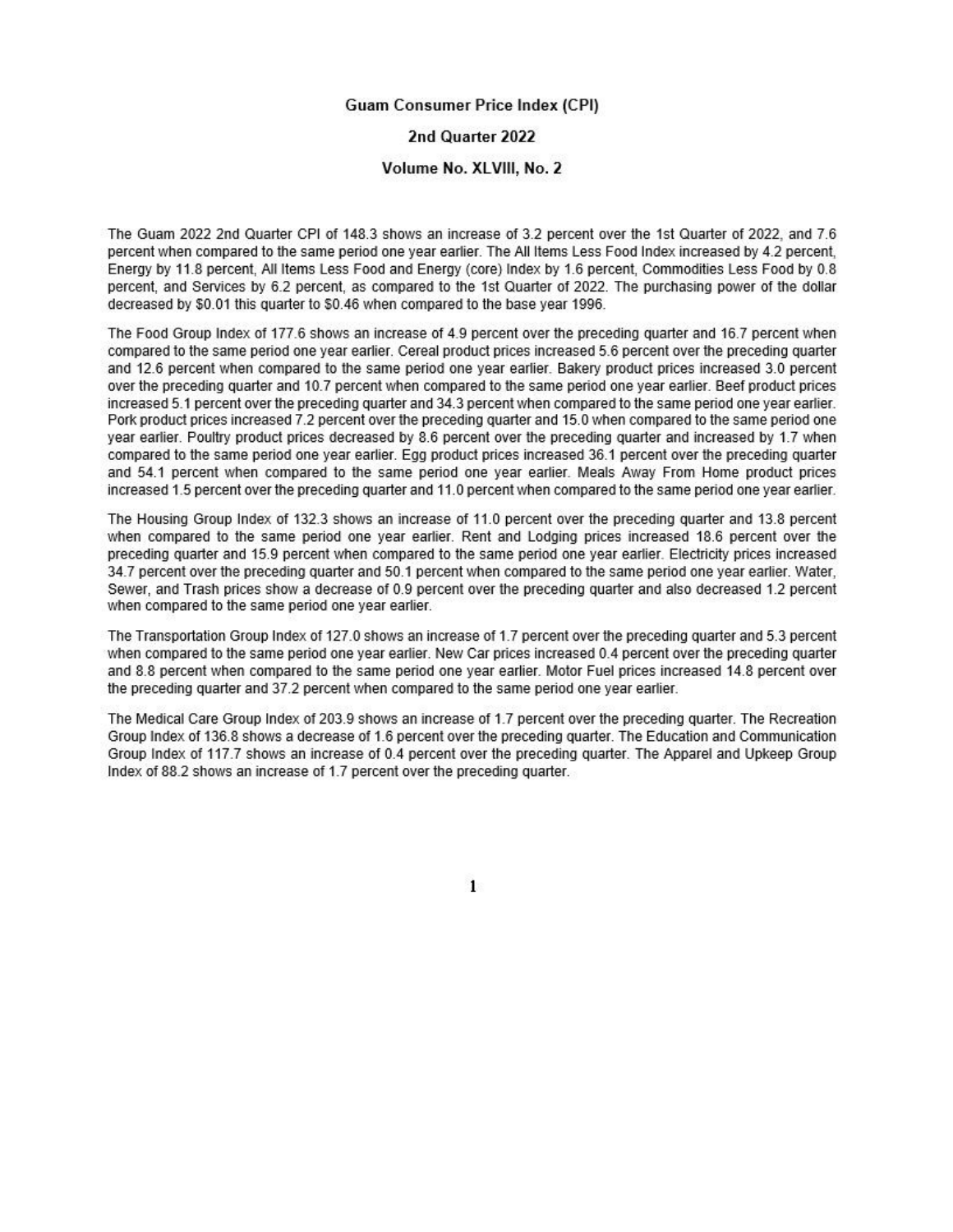| <b>GROUP</b>                      |       | $(1st Qtr. 2007 = 100.00)$<br>CY 2021<br><b>QUARTERS</b> |       |       | CY 2022<br><b>QUARTERS</b> |       |     |     |  |
|-----------------------------------|-------|----------------------------------------------------------|-------|-------|----------------------------|-------|-----|-----|--|
|                                   | 1st   | 2nd                                                      | 3rd   | 4th   | 1st                        | 2nd   | 3rd | 4th |  |
| <b>ALL ITEMS</b>                  | 135.8 | 137.8                                                    | 140.9 | 141.3 | 143.7                      | 148.3 |     |     |  |
| <b>FOOD</b>                       | 151.2 | 152.2                                                    | 163.9 | 166.4 | 169.4                      | 177.6 |     |     |  |
| <b>HOUSING</b>                    | 116.2 | 116.2                                                    | 119.7 | 118.7 | 119.2                      | 132.3 |     |     |  |
| APPAREL & UPKEEP                  | 86.4  | 86.3                                                     | 87.3  | 87.3  | 86.7                       | 88.2  |     |     |  |
| <b>TRANSPORTATION</b>             | 103.6 | 112.2                                                    | 112.6 | 112.0 | 123.4                      | 127.0 |     |     |  |
| <b>MEDICAL CARE</b>               | 189.4 | 193.7                                                    | 193.7 | 199.4 | 200.4                      | 203.9 |     |     |  |
| <b>RECREATION</b>                 | 122.7 | 124.5                                                    | 126.6 | 126.8 | 138.9                      | 136.8 |     |     |  |
| EDUCATION & COMMUNICATION         | 114.8 | 114.8                                                    | 115.0 | 115.0 | 117.3                      | 117.7 |     |     |  |
| OTHER GOODS & SERVICES            | 140.2 | 142.0                                                    | 141.9 | 134.0 | 136.2                      | 132.8 |     |     |  |
| <b>SPECIAL INDEXES</b>            |       |                                                          |       |       |                            |       |     |     |  |
| ALL ITEMS LESS FOOD               | 132.9 | 135.1                                                    | 136.7 | 136.7 | 139.0                      | 144.8 |     |     |  |
| $ENERGY$ <sup>1</sup>             | 110.7 | 113.9                                                    | 118.5 | 118.2 | 122.9                      | 137.4 |     |     |  |
| ALL ITEMS LESS FOOD AND ENERGY    | 141.8 | 143.6                                                    | 143.9 | 144.1 | 145.4                      | 147.8 |     |     |  |
| <b>COMMODITIES LESS FOOD</b>      | 111.5 | 113.9                                                    | 114.7 | 112.1 | 115.5                      | 116.5 |     |     |  |
| <b>SERVICES</b>                   | 150.1 | 152.1                                                    | 154.3 | 156.4 | 157.8                      | 167.6 |     |     |  |
| ALL ITEMS LESS HOSPITAL REL'D SVS | 123.8 | 125.1                                                    | 128.5 | 129.0 | 131.6                      | 137.5 |     |     |  |
| Purchase Power of Consumer        |       |                                                          |       |       |                            |       |     |     |  |
| Dollar (3rd Qtr. 1996 = 100.00)   | .50   | .49                                                      | .48   | .48   | .47                        | .46   |     |     |  |
| Dollar (4th Qtr. 2007 = 100.00)   | .74   | .73                                                      | .71   | .71   | .70                        | .67   |     |     |  |
|                                   |       |                                                          |       |       |                            |       |     |     |  |

FOOTNOTE: "1" Index items selected by the Guam Energy Office

SOURCE: Cost of Living Section, Business and Economic Statistics Program, Bureau of Statistics and Plans, Government of Guam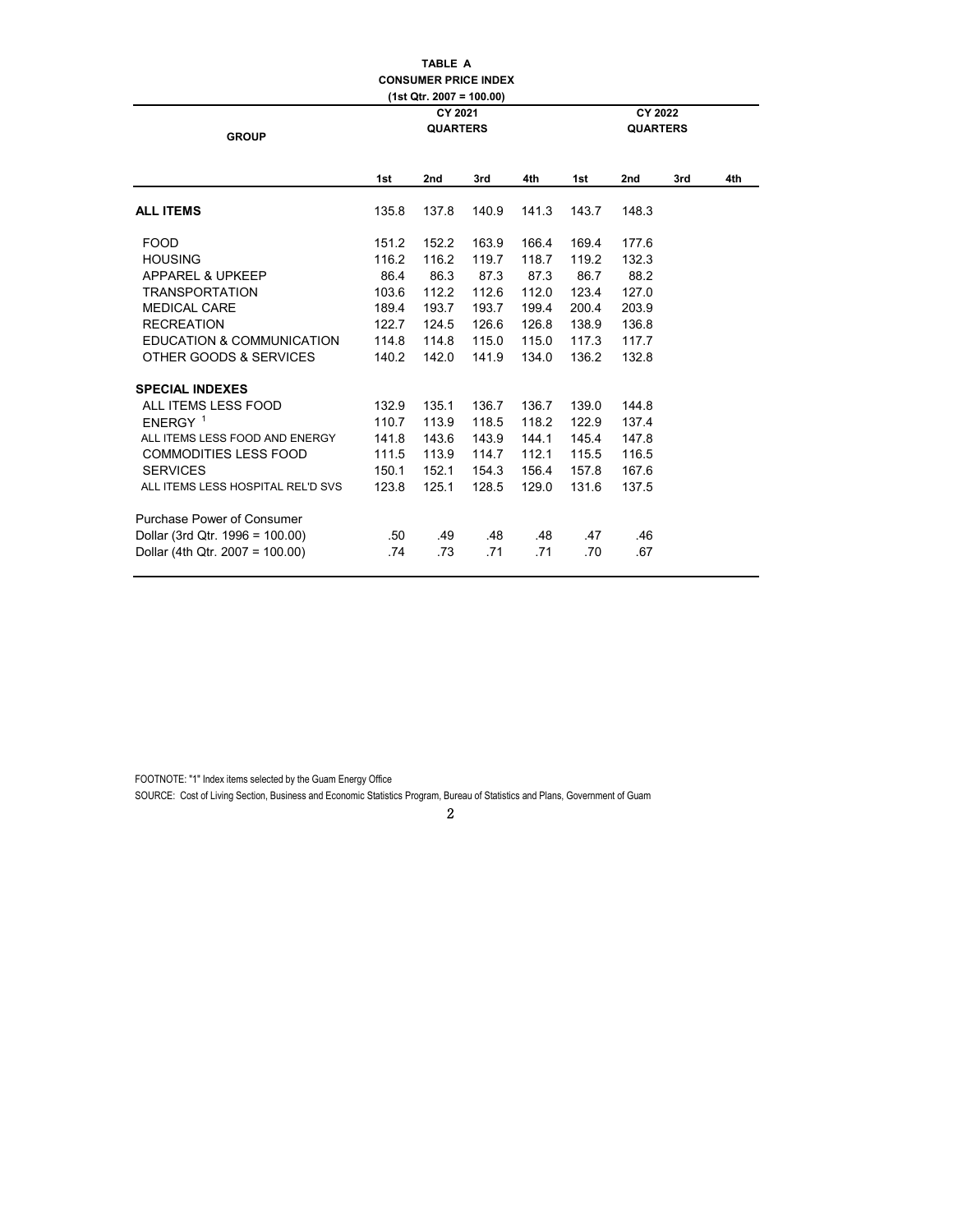#### **TABLE B CONSUMER PRICE INDEX (1st Qtr. 2007 = 100.00)**

| <b>GROUP</b>                       | <b>Relative</b> | Index<br>for<br>2nd Qtr. | Index<br>for<br>1st Qtr. | Index<br>for<br>2nd Qtr. | % Change to<br>2nd Qtr. 2022<br>from |                     |
|------------------------------------|-----------------|--------------------------|--------------------------|--------------------------|--------------------------------------|---------------------|
|                                    | Importance      | СY<br>2021               | СY<br>2022               | CY<br>2022               | <b>Previous</b><br>Quarter           | One Year<br>Earlier |
| All Items                          | 100.00          | 137.8                    | 143.7                    | 148.3                    | 3.2%                                 | 7.6%                |
| All Items Less Food                | 84.41           | 135.1                    | 139.0                    | 144.8                    | 4.2%                                 | $7.2\%$             |
| Energy <sup>1</sup>                | 24.09           | 113.9                    | 122.9                    | 137.4                    | 11.8%                                | 20.6%               |
| All Items Less Food and Energy     | 60.32           | 143.6                    | 145.4                    | 147.8                    | 1.6%                                 | 2.9%                |
| <b>Commodities Less Food</b>       | 37.54           | 113.9                    | 115.5                    | 116.5                    | 0.8%                                 | 2.2%                |
| Services                           | 46.86           | 152.1                    | 157.8                    | 167.6                    | 6.2%                                 | 10.2%               |
| All Items Less Hospital Rel'd Svs* | 90.62           | 125.1                    | 131.6                    | 137.5                    | 4.5%                                 | 9.9%                |

|                                    | <b>Relative</b> | Index<br>for   |                | Index<br>for   | % Change to<br>2nd Qtr. 2022 |                |
|------------------------------------|-----------------|----------------|----------------|----------------|------------------------------|----------------|
| <b>GROUP</b>                       | Importance      | 2nd Qtr.<br>CY | 1st Qtr.<br>CY | 2nd Qtr.<br>CY | from<br><b>Previous</b>      | One Year       |
|                                    |                 | 2021           | 2022           | 2022           | Quarter                      | <b>Earlier</b> |
| Food                               | 15.60           | 152.2          | 169.4          | 177.6          | 4.9%                         | 16.7%          |
| <b>Cereals and Cereal Products</b> | 1.37            | 151.7          | 161.7          | 170.8          | 5.6%                         | 12.6%          |
| <b>Bakery Products</b>             | 0.47            | 154.9          | 166.4          | 171.5          | 3.0%                         | 10.7%          |
| <b>Beef</b>                        | 1.57            | 161.4          | 206.3          | 216.9          | 5.1%                         | 34.3%          |
| Pork                               | 1.10            | 132.2          | 141.8          | 152.0          | 7.2%                         | 15.0%          |
| <b>Other Meats</b>                 | 0.73            | 227.7          | 231.4          | 231.1          | $-0.1%$                      | 1.5%           |
| Poultry                            | 2.20            | 163.2          | 181.6          | 165.9          | $-8.6%$                      | 1.7%           |
| Fish and Seafood                   | 1.19            | 130.6          | 166.7          | 223.5          | 34.1%                        | 71.2%          |
| Eggs                               | 0.26            | 139.1          | 157.5          | 214.4          | 36.1%                        | 54.1%          |
| Dairy Products                     | 0.70            | 150.4          | 159.8          | 167.9          | 5.0%                         | 11.6%          |
| <b>Fresh Fruits</b>                | 0.71            | 140.3          | 144.2          | 149.1          | 3.3%                         | 6.3%           |
| Fresh Vegetables                   | 1.01            | 120.3          | 138.0          | 145.8          | 5.7%                         | 21.2%          |
| Juice and Non-Alcoholic Drin       | 1.53            | 136.6          | 146.1          | 149.8          | 2.5%                         | 9.7%           |
| Sugar and Sweets                   | 0.25            | 174.6          | 180.9          | 179.0          | $-1.1%$                      | 2.5%           |
| Fats and Oils                      | 0.13            | 157.4          | 229.9          | 239.1          | 4.0%                         | 51.9%          |
| Other Foods                        | 1.47            | 167.2          | 176.6          | 184.0          | 4.2%                         | 10.0%          |
| Meals Away from Home               | 0.66            | 150.3          | 164.4          | 166.8          | 1.5%                         | 11.0%          |
| Alcoholic Beverages                | 0.25            | 136.6          | 137.3          | 147.7          | 7.6%                         | 8.1%           |

FOOTNOTE: "1" Index items selected by the Guam Energy Office

SOURCE: Cost of Living Section, Business and Economic Statistics Program, Bureau of Statistics and Plans, Government of Guam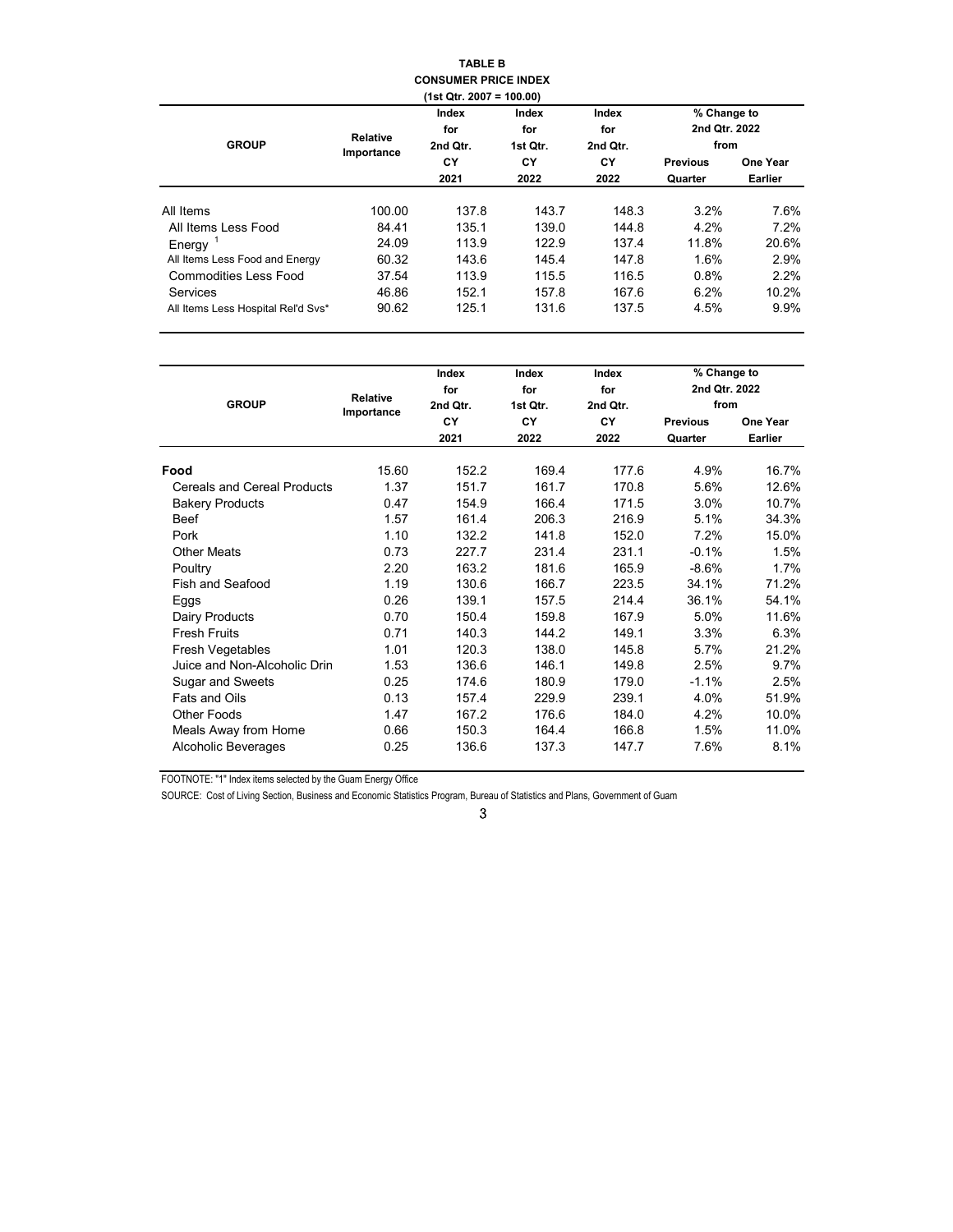# **TABLE B**

| (continued) |
|-------------|
|-------------|

| <b>GROUP</b>                   | <b>Relative</b> | Index<br>for<br>2nd Qtr. | Index<br>for<br>1st Qtr. | Index<br>for<br>2nd Qtr. | % Change to<br>2nd Qtr. 2022<br>from |                            |
|--------------------------------|-----------------|--------------------------|--------------------------|--------------------------|--------------------------------------|----------------------------|
|                                | Importance      | CY<br>2021               | CY<br>2022               | CY<br>2022               | <b>Previous</b><br>Quarter           | One Year<br><b>Earlier</b> |
| <b>HOUSING</b>                 | 32.11           | 116.2                    | 119.2                    | 132.3                    | 11.0%                                | 13.8%                      |
| Rent and Lodging               | 5.13            | 109.1                    | 106.6                    | 126.4                    | 18.6%                                | 15.9%                      |
| Home Fuel                      | 3.22            | 135.4                    | 146.6                    | 151.6                    | 3.4%                                 | 12.0%                      |
| Electricity                    | 8.09            | 95.6                     | 106.4                    | 143.4                    | 34.7%                                | 50.1%                      |
| Water, Sewer and Trash         | 3.37            | 159.7                    | 159.2                    | 157.8                    | $-0.9%$                              | $-1.2%$                    |
| <b>Floor Coverings</b>         | 0.17            | 96.0                     | 132.0                    | 140.5                    | 6.5%                                 | 46.4%                      |
| Furniture and Bedding          | 0.75            | 58.3                     | 56.0                     | 60.4                     | 7.9%                                 | 3.5%                       |
| Appliances                     | 0.93            | 120.9                    | 103.5                    | 106.3                    | 2.8%                                 | $-12.1%$                   |
| Tools, Hardware, Outdoor Equ   | 0.91            | 113.4                    | 119.9                    | 121.9                    | 1.7%                                 | 7.4%                       |
| Housekeeping Supplies          | 7.95            | 115.4                    | 115.4                    | 115.0                    | $-0.4%$                              | $-0.4%$                    |
| <b>Housekeeping Operations</b> | 1.58            | 146.1                    | 140.7                    | 141.9                    | 0.9%                                 | $-2.8%$                    |

| <b>GROUP</b>                 | <b>Relative</b> | Index<br>for<br>2nd Qtr. | Index<br>for<br>1st Qtr. | Index<br>for<br>2nd Qtr. | % Change to<br>2nd Qtr. 2022<br>from |                            |
|------------------------------|-----------------|--------------------------|--------------------------|--------------------------|--------------------------------------|----------------------------|
|                              | Importance      | CY<br>2021               | CY<br>2022               | CY<br>2022               | <b>Previous</b><br>Quarter           | One Year<br><b>Earlier</b> |
| <b>APPAREL &amp; UPKEEP</b>  | 7.61            | 86.3                     | 86.7                     | 88.2                     | 1.7%                                 | 2.3%                       |
| Men's Apparel                | 2.09            | 102.7                    | 103.3                    | 103.7                    | $0.4\%$                              | 0.9%                       |
| Boy's Apparel                | 0.54            | 90.2                     | 87.7                     | 89.2                     | 1.7%                                 | $-1.1%$                    |
| Women's Apparel              | 2.03            | 94.8                     | 93.3                     | 95.8                     | 2.7%                                 | 1.0%                       |
| Girl's Apparel               | 0.33            | 80.1                     | 80.1                     | 66.8                     | $-16.7%$                             | $-16.7%$                   |
| Footwear                     | 1.37            | 37.9                     | 39.0                     | 42.1                     | 7.9%                                 | 11.1%                      |
| Infant's & Toddler's Apparel | 0.38            | 104.4                    | 105.8                    | 118.9                    | 12.4%                                | 13.9%                      |
| Jewelry                      | 0.87            | 95.2                     | 100.3                    | 100.3                    | $0.0\%$                              | 5.4%                       |

SOURCE: Cost of Living Section, Business and Economic Statistics Program, Bureau of Statistics and Plans, Government of Guam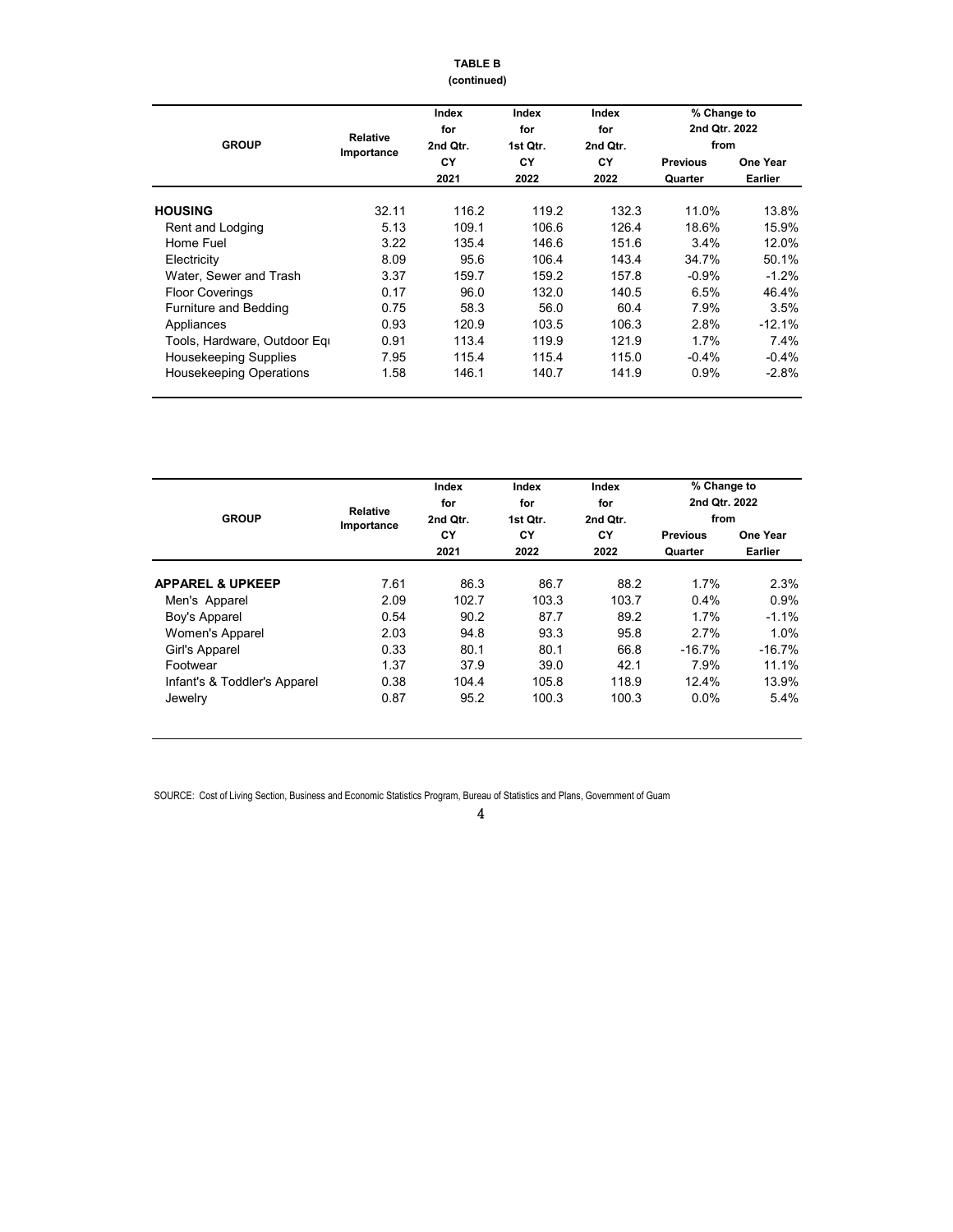#### **TABLE B (continued)**

| <b>GROUP</b>                      | Relative<br>Importance | Index<br>for<br>2nd Qtr. | Index<br>for<br>1st Qtr. | Index<br>for<br>2nd Qtr. | % Change to<br>2nd Qtr. 2022<br>from |                 |
|-----------------------------------|------------------------|--------------------------|--------------------------|--------------------------|--------------------------------------|-----------------|
|                                   |                        | CY                       | CY                       | CY                       | <b>Previous</b>                      | <b>One Year</b> |
|                                   |                        | 2021                     | 2022                     | 2022                     | Quarter                              | <b>Earlier</b>  |
| <b>TRANSPORTATION</b><br>New Cars | 8.6<br>5.2             | 112.2<br>112.3           | 123.4<br>121.7           | 127.0<br>122.2           | 2.9%<br>$0.4\%$                      | 13.2%<br>8.8%   |
| <b>Motor Fuel</b>                 | 1.4                    | 120.9                    | 144.5                    | 165.9                    | 14.8%                                | 37.2%           |
| Car Maintenance<br>Car Insurance  | 1.0<br>1.0             | 116.7<br>94.7            | 118.5<br>107.2           | 118.5<br>104.9           | $0.0\%$<br>$-2.2%$                   | 1.5%<br>10.8%   |

| <b>GROUP</b>                         | <b>Relative</b> | Index<br>for<br>2nd Qtr. | Index<br>for<br>1st Qtr. | Index<br>for<br>2nd Qtr. | % Change to<br>2nd Qtr. 2022<br>from |                |  |
|--------------------------------------|-----------------|--------------------------|--------------------------|--------------------------|--------------------------------------|----------------|--|
|                                      | Importance      | CY                       |                          | CY                       | <b>Previous</b>                      | One Year       |  |
|                                      |                 | 2021                     | 2022                     | 2022                     | Quarter                              | <b>Earlier</b> |  |
| <b>MEDICAL CARE</b>                  | 20.42           | 193.7                    | 200.4                    | 203.9                    | 1.7%                                 | 5.3%           |  |
| <b>Prescription Drugs</b>            | 0.67            | 160.1                    | 169.8                    | 179.6                    | 5.8%                                 | $12.2\%$       |  |
| <b>Physician Services</b>            | 2.07            | 203.9                    | 215.2                    | 204.2                    | $-5.1%$                              | $0.1\%$        |  |
| Other Medical Practitioner Co.       | 0.47            | 157.2                    | 166.9                    | 158.6                    | $-5.0%$                              | $0.9\%$        |  |
| <b>Hospital and Related Services</b> | 17.22           | 194.7                    | 200.8                    | 206.1                    | 2.6%                                 | 5.8%           |  |

| <b>GROUP</b>          | Relative   | Index<br>for<br>2nd Qtr. | Index<br>for<br>1st Qtr.<br>СY<br>2022 | Index<br>for<br>2nd Qtr.<br>СY<br>2022 | % Change to<br>2nd Qtr. 2022<br>from |                            |
|-----------------------|------------|--------------------------|----------------------------------------|----------------------------------------|--------------------------------------|----------------------------|
|                       | Importance | CY<br>2021               |                                        |                                        | <b>Previous</b><br>Quarter           | One Year<br><b>Earlier</b> |
| <b>RECREATION</b>     | 2.97       | 124.5                    | 138.9                                  | 136.8                                  | $-1.6%$                              | 9.8%                       |
| Audio and Video       | 2.63       | 121.8                    | 137.1                                  | 134.8                                  | $-1.6%$                              | 10.7%                      |
| Pet and Pet Products  | 0.19       | 160.4                    | 166.7                                  | 166.7                                  | $0.0\%$                              | 3.9%                       |
| <b>Sporting Goods</b> | 0.14       | 126.6                    | 135.6                                  | 131.4                                  | $-3.1%$                              | 3.8%                       |

SOURCE: Cost of Living Section, Business and Economic Statistics Program, Bureau of Statistics and Plans, Government of Guam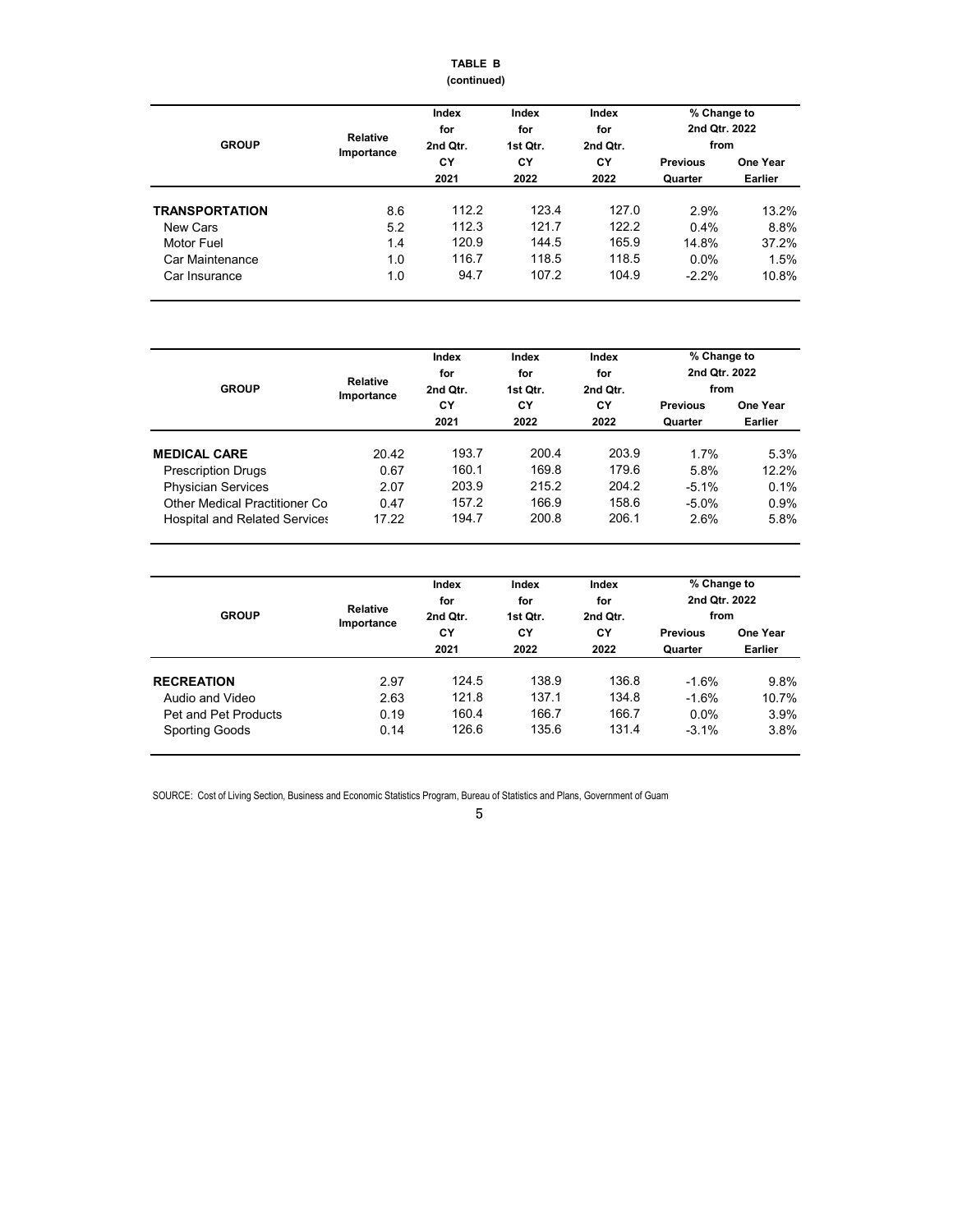# **TABLE B**

# **(continued)**

| <b>GROUP</b>                            | <b>Relative</b><br>Importance | Index<br>for<br>2nd Qtr. | Index<br>for<br>1st Qtr. | Index<br>for<br>2nd Qtr. | % Change to<br>2nd Qtr. 2022<br>from |                                                                           |
|-----------------------------------------|-------------------------------|--------------------------|--------------------------|--------------------------|--------------------------------------|---------------------------------------------------------------------------|
|                                         |                               | CY<br>2021               | CY<br>2022               | CY<br>2022               | <b>Previous</b><br>Quarter           | One Year<br><b>Earlier</b><br>2.5%<br>$0.0\%$<br>0.9%<br>$0.0\%$<br>22.1% |
| <b>EDUCATION &amp; COMMUNICATION</b>    | 2.77                          | 114.8                    | 117.3                    | 117.7                    | 0.4%                                 |                                                                           |
| <b>Educational Books &amp; Supplies</b> | 0.18                          | 123.4                    | 123.4                    | 123.4                    | $0.0\%$                              |                                                                           |
| Tuition & Other School Fees             | 0.38                          | 116.8                    | 117.9                    | 117.9                    | $0.0\%$                              |                                                                           |
| <b>Telephone Services</b>               | 1.48                          | 111.0                    | 111.0                    | 111.0                    | $0.0\%$                              |                                                                           |
| Computers                               | 0.34                          | 89.5                     | 108.6                    | 109.3                    | 0.6%                                 |                                                                           |
| Internet Services                       | 0.39                          | 145.8                    | 145.8                    | 148.1                    | 1.6%                                 | 1.6%                                                                      |

| <b>GROUP</b>                      | <b>Relative</b><br>Importance | Index<br>for<br>2nd Qtr. | Index<br>for<br>1st Qtr. | Index<br>for<br>2nd Qtr. | % Change to<br>2nd Qtr. 2022<br>from |                                                                                             |
|-----------------------------------|-------------------------------|--------------------------|--------------------------|--------------------------|--------------------------------------|---------------------------------------------------------------------------------------------|
|                                   |                               | CY<br>2021               | СY<br>2022               | CY<br>2022               | <b>Previous</b><br>Quarter           | One Year<br><b>Earlier</b><br>$-6.5%$<br>5.4%<br>$-21.5%$<br>18.4%<br>14.3%<br>5.2%<br>2.2% |
| <b>OTHER GOODS &amp; SERVICES</b> | 9.92                          | 142.0                    | 136.2                    | 132.8                    | $-2.5%$                              |                                                                                             |
| <b>Tobacco Products</b>           | 1.04                          | 252.0                    | 254.2                    | 265.7                    | 4.6%                                 |                                                                                             |
| Personal Care Products            | 5.36                          | 124.3                    | 106.6                    | 97.6                     | $-8.5%$                              |                                                                                             |
| Personal Care Services            | 0.66                          | 133.6                    | 162.2                    | 158.1                    | $-2.5%$                              |                                                                                             |
| Miscellaneous Personal Services   | 0.16                          | 176.7                    | 201.9                    | 201.9                    | $0.0\%$                              |                                                                                             |
| <b>Funeral Expenses</b>           | 0.93                          | 126.8                    | 133.3                    | 133.3                    | $0.0\%$                              |                                                                                             |
| <b>Financial Services</b>         | 0.47                          | 128.8                    | 131.6                    | 131.6                    | $0.0\%$                              |                                                                                             |
| <b>Other Special Occasions</b>    | 1.31                          | 143.1                    | 146.5                    | 150.3                    | 2.6%                                 | 5.1%                                                                                        |

SOURCE: Cost of Living Section, Business and Economic Statistics Program, Bureau of Statistics and Plans, Government of Guam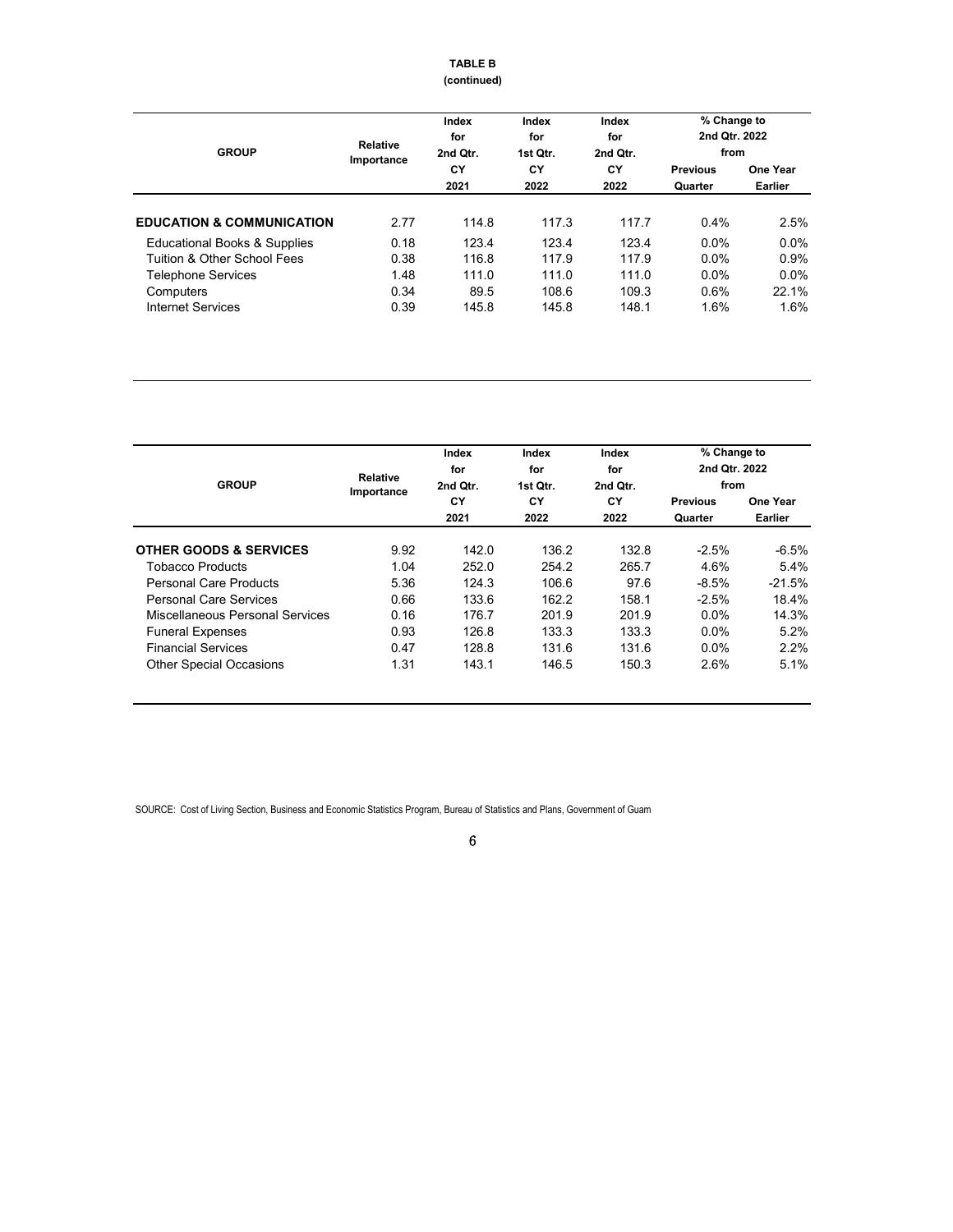## **TABLE C CONSUMER PRICE INDEX (CPI) (1st Qtr. 2007 = 100.00)**

| Rebased muexes , Average Annual Percent Change |          |          |          |          |                   |                                        |  |  |  |  |  |
|------------------------------------------------|----------|----------|----------|----------|-------------------|----------------------------------------|--|--|--|--|--|
| Calendar<br>Year                               | 1st Qtr. | 2nd Qtr. | 3rd Qtr. | 4th Qtr. | Annual<br>Average | Average<br>Annual<br>Percent<br>Change |  |  |  |  |  |
| 2005                                           | 79.3     | 80.9     | 81.5     | 88.1     | 82.5              | 7.7%                                   |  |  |  |  |  |
| 2006                                           | 88.8     | 91.3     | 92.4     | 95.5     | 92.0              | 11.6%                                  |  |  |  |  |  |
| 2007                                           | 97.2     | 98.1     | 97.6     | 100.0    | 98.2              | 6.8%                                   |  |  |  |  |  |
| 2008                                           | 101.1    | 104.1    | 106.0    | 106.1    | 104.3             | 6.2%                                   |  |  |  |  |  |
| 2009                                           | 105.6    | 105.4    | 106.9    | 106.5    | 106.1             | 1.7%                                   |  |  |  |  |  |
| 2010                                           | 107.8    | 108.9    | 109.4    | 110.6    | 109.2             | 2.9%                                   |  |  |  |  |  |
| 2011                                           | 109.8    | 112.9    | 113.3    | 115.0    | 112.8             | 3.3%                                   |  |  |  |  |  |
| 2012                                           | 116.0    | 116.4    | 116.6    | 116.3    | 116.3             | 3.2%                                   |  |  |  |  |  |
| 2013                                           | 116.8    | 117.0    | 115.5    | 115.8    | 116.3             | 0.0%                                   |  |  |  |  |  |
| 2014                                           | 116.4    | 117.1    | 117.2    | 117.9    | 117.2             | 0.8%                                   |  |  |  |  |  |
| 2015                                           | 116.0    | 116.5    | 116.4    | 115.4    | 116.1             | $-0.9%$                                |  |  |  |  |  |
| 2016                                           | 121.3    | 123.5    | 123.6    | 123.6    | 123.0             | 6.0%                                   |  |  |  |  |  |
| 2017                                           | 124.1    | 126.1    | 126.4    | 127.6    | 126.1             | 2.5%                                   |  |  |  |  |  |
| 2018                                           | 127.6    | 129.3    | 129.9    | 130.5    | 129.3             | 2.6%                                   |  |  |  |  |  |
| 2019                                           | 130.1    | 131.6    | 131.8    | 132.9    | 131.6             | 1.8%                                   |  |  |  |  |  |
| 2020                                           | 133.5    | 134.9    | 132.9    | 134.2    | 133.9             | 1.7%                                   |  |  |  |  |  |
| 2021                                           | 135.8    | 137.8    | 140.9    | 141.3    | 139.0             | 3.8%                                   |  |  |  |  |  |
| 2022                                           | 143.7    | 148.3    |          |          | 146.0             | 5.1%                                   |  |  |  |  |  |

#### **Rebased Indexes<sup>2</sup> , Average Annual Percent Change**

FOOTNOTE: "2" See page (i) Example II, for the discussion on rebasing indexes.

SOURCE: Cost of Living Section, Business and Economic Statistics Program, Bureau of Statistics and Plans, Government of Guam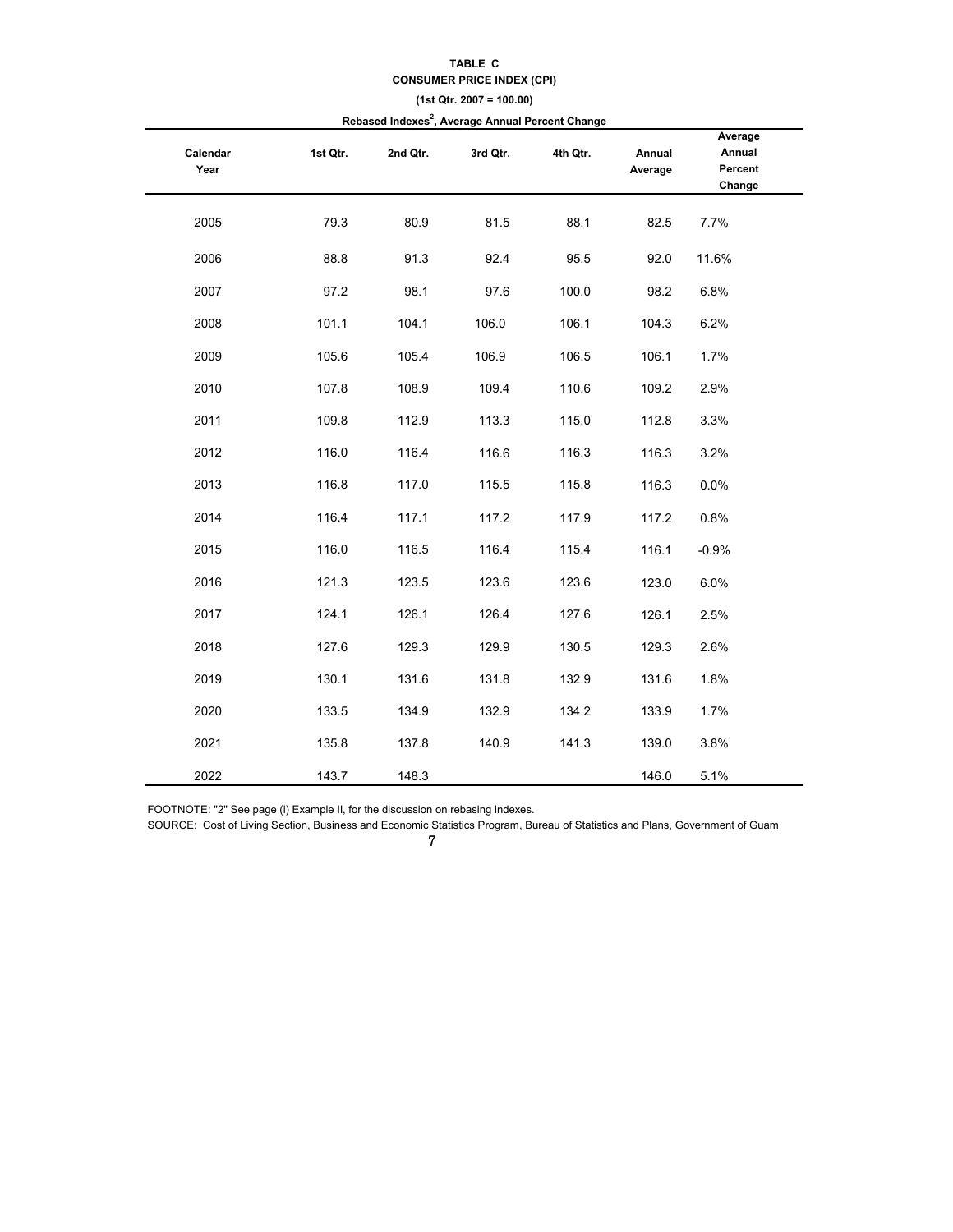

8